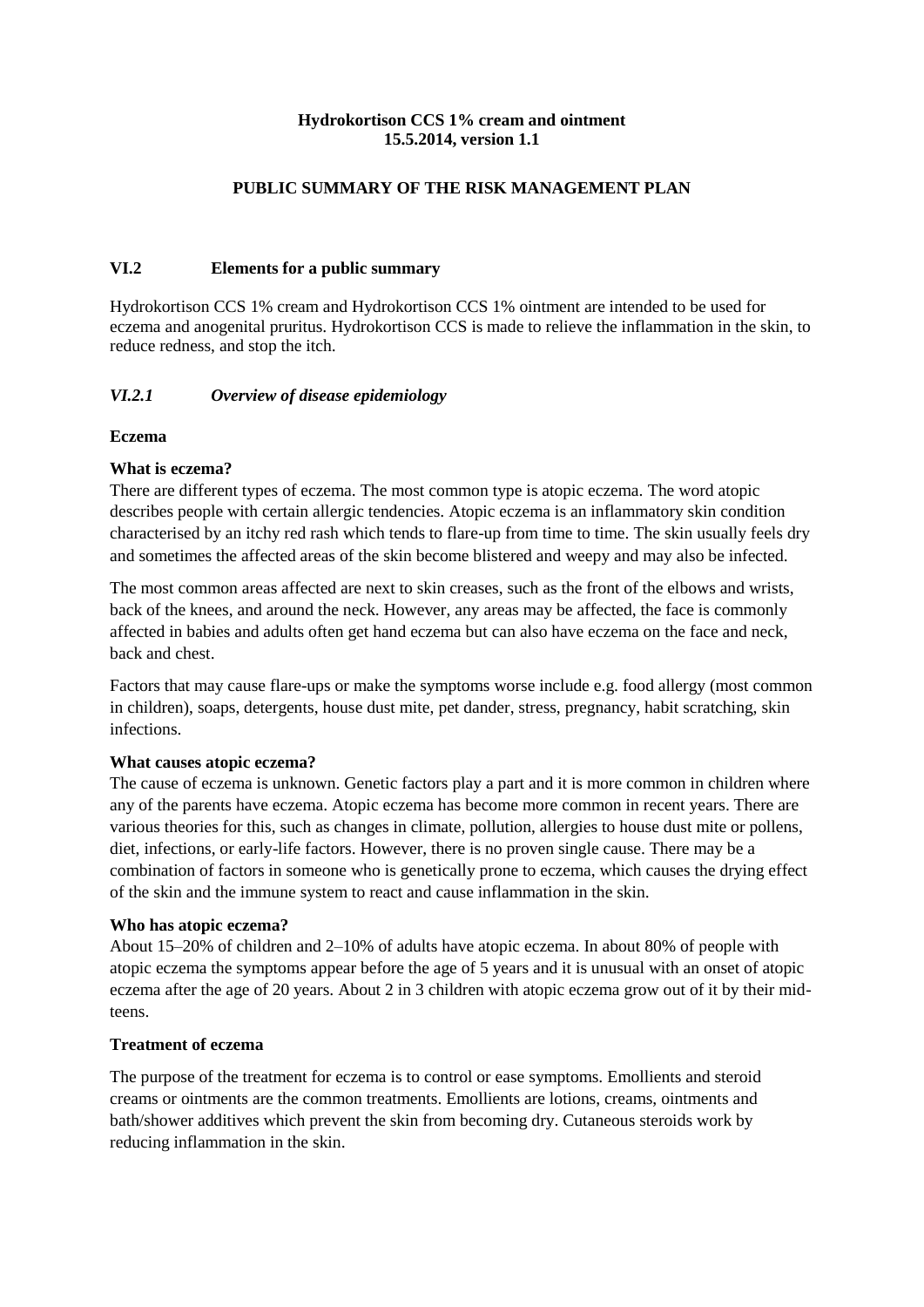### **Anogenital pruritus**

### **What is anogenital pruritus?**

The anogenital area is a common location for pruritic complaints. It is an unpleasant sensation that provokes a desire to scratch. The only symptom is itching, especially at night, located in the anal and genital regions.

#### **What causes anogenital pruritus?**

In most patients there is no obvious causative factor, although multiple known specific causes exists. Overall anogenital pruritus may have the same origin as many other skin conditions but may also be due a variety of different causes such as infections, some diseases with generalised itch, haemorrhoides, foods and medicines. Acute anogenital pruritus is usually caused by infections or contact dermatitis (soaps, colognes, showers, contraceptives) or due to irritating secretions. In chronic pruritus, inflammatory dermatoses and malignancies must be ruled out. Skin conditions and infections are thought to cause over half the cases of secondary pruritus ani. However, skin findings may also be entirely absent. Although pruritus is usually benign, it can be persistent and recurrent.

### **Who has anogenital pruritus?**

Anogenital pruritis is a common problem but the exact number of people who get anogenital pruritus is unknown. However, it does seem to be more common in men than in women. It most commonly affects people between the ages of 40-60 but it can affect children and someone of any age.

### **Treatment of anogenital pruritus**

When treating anogenital pruritus, topic irritants and potential sensitizers must be eliminated. If a causative factor is found, this should be treated. If there is no obvious cause, cleansing and toilet habits must be addressed. It is recommended to avoid scratching and keep nails short and clean, and to change underwear daily. Sedating antihistamines may limit night time symptoms. A bland soothing ointment may be recommended to use after going to the toilet and at bedtime. Mild steroids are useful to ease symptoms and treat any possible inflammation. In some patients, psychotropic agents are required to achieve adequate sedation. Antidepressants may be required in patients refractory to treatment or with underlying psychiatric disorders.

# *VI.2.2 Summary of treatment benefits*

Corticosteroids for cutaneous use have been used to a large extent for over 50 years to treat various inflammatory skin conditions.

There are four classes of corticosteroids depending on the strength and effect: Group I mild effect, Group II medium effect, Group III strong effect and Group IV very strong effect. Hydrocortisone belongs to Group I, corticosteroid with mild effect, and is a well-tolerated corticosteroid for cutaneous use. Hydrocortisone for cutaneous use has been on the market since 1952.

The safety profile of cutaneous applied hydrocortisone preparations has been established through over 50 years of marketing experience. The most common side effects of hydrocortisone for cutaneous use are transient, local adverse effects of the skin.

When cutaneous corticosteroids are used correctly, the benefit of the treatment is far greater than the risks.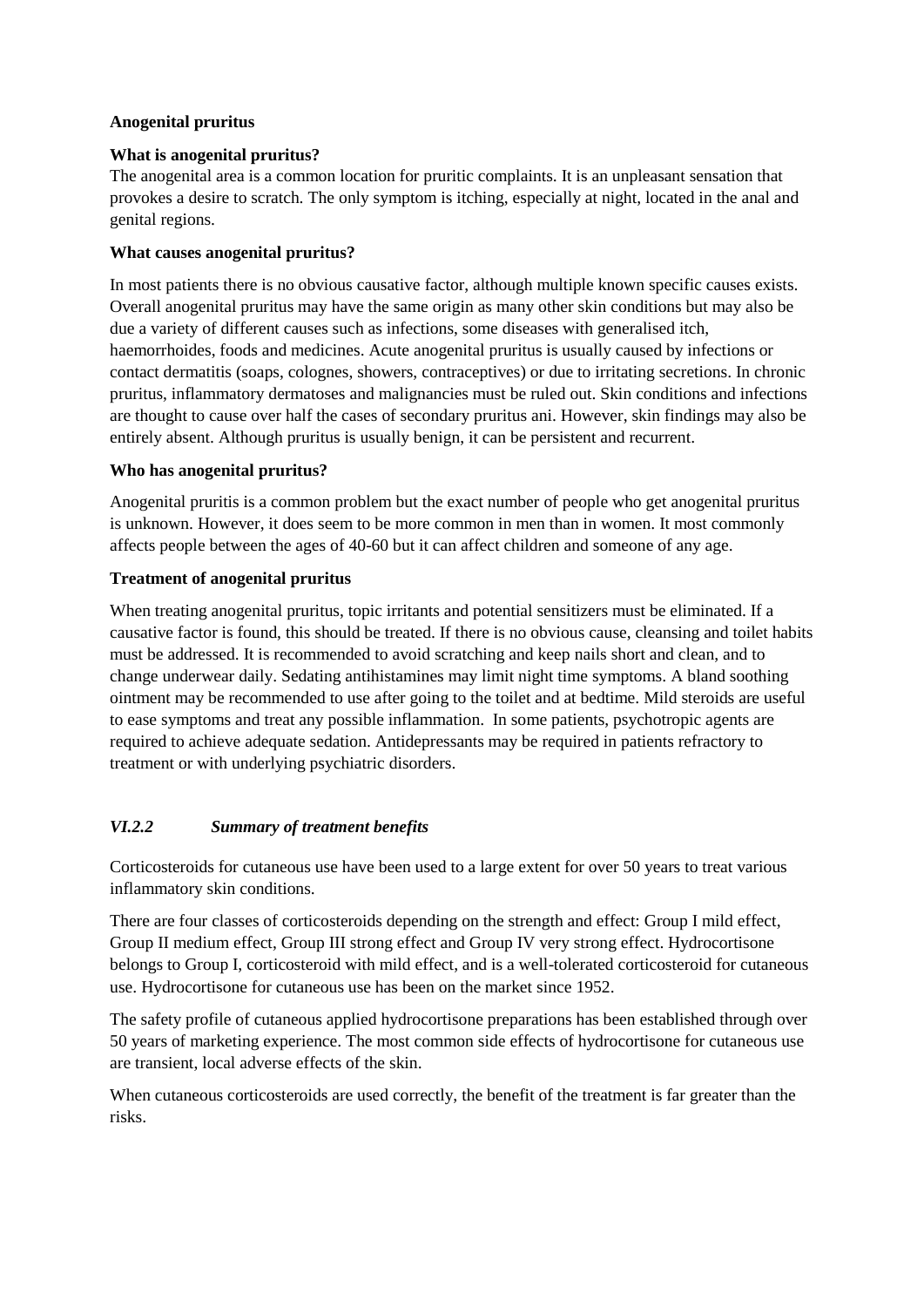# *VI.2.3 Unknowns relating to treatment benefits*

None currently known.

# *VI.2.4 Summary of safety concerns*

# **Important identified risks**

| <b>Risk</b>         | What is known                                                                                                                                                                                                                                                                                                                                                                                                                                                                                                                                                               | <b>Preventability</b>                                                                                                                                                                                                                                                                                                                                        |
|---------------------|-----------------------------------------------------------------------------------------------------------------------------------------------------------------------------------------------------------------------------------------------------------------------------------------------------------------------------------------------------------------------------------------------------------------------------------------------------------------------------------------------------------------------------------------------------------------------------|--------------------------------------------------------------------------------------------------------------------------------------------------------------------------------------------------------------------------------------------------------------------------------------------------------------------------------------------------------------|
| Adrenal suppression | It is known that when corticosteroids are<br>given as injection/infusion or by mouth,<br>there is a risk of adrenal suppression.<br>Even if topical corticosteroids only rarely<br>has been associated with systemic side<br>effects, this side effect may also appear<br>with local use of corticosteroids if the<br>treatment gets through the skin and into<br>the bloodstream when used on damage<br>skin or on large inflamed areas of the skin.<br>However, this side effect is less likely to<br>occur with a weak than with more potent<br>topical corticosteroids. | Since systemic exposure to<br>hydrocortisone is negligable<br>this side effect is very unlikely<br>to occur. However, when<br>occurring with potent<br>corticosteroids recovery is<br>generally prompt and complete<br>upon discontinuation of the<br>drug.                                                                                                  |
| Contact dermatitis  | It is known that, although uncommon,<br>cases of allergic contact dermatitis<br>(hydrocortisone) can occur.                                                                                                                                                                                                                                                                                                                                                                                                                                                                 | This side effect can occur,<br>however it is uncommon. The<br>side effect is usually not serious<br>and recovery is generally<br>prompt and complete upon<br>discontinuation of the drug. In<br>the SmPC hypersensitivity is<br>mentioned under<br>contraindications and contact<br>dermatitis is classified as one<br>type of hypersensitivity<br>reaction. |

# **Important potential risks**

| <b>Risk</b>          | What is known                                                                                                                                                                                                                                                                                            |
|----------------------|----------------------------------------------------------------------------------------------------------------------------------------------------------------------------------------------------------------------------------------------------------------------------------------------------------|
| Ocular complications | Topical, inhaled, and systemic corticosteroids can induce ocular<br>complications such as glaucoma and cataracts, especially when<br>used chronically or at high potencies There are isolated cases<br>reports of people developing glaucoma after long-term use of<br>topical steroids around the eyes. |
|                      | Hydrokortison CCS has a weak potency and are not intended for<br>opthalmic use and care must be taken to avoid transfer of the<br>product to the eye.                                                                                                                                                    |